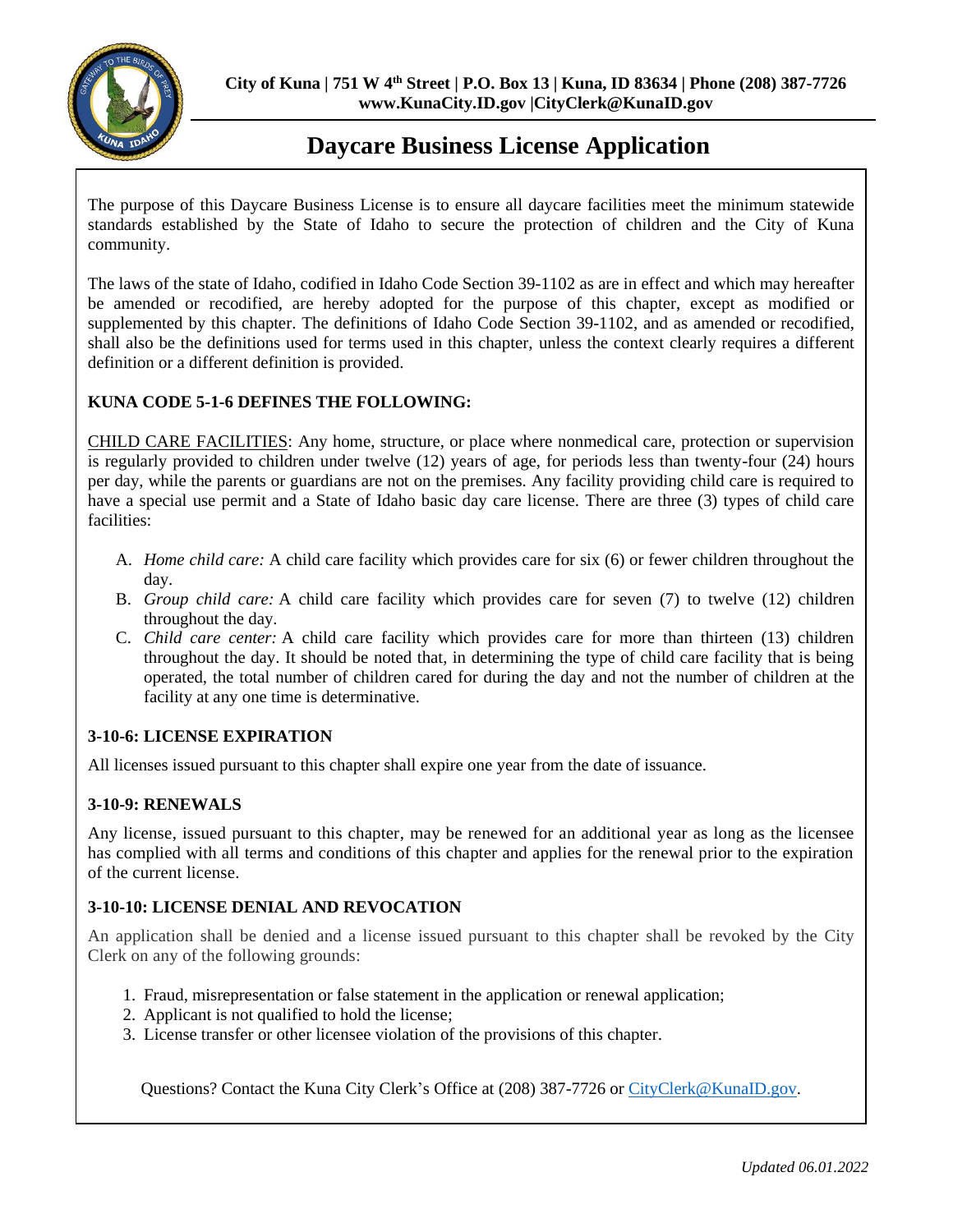

**City of Kuna | 751 W 4 th Street | P.O. Box 13 | Kuna, ID 83634 | Phone (208) 387-7726 www.KunaCity.ID.gov |CityClerk@KunaID.gov**

# **Daycare Business License Application**

|                                                                                                                                                                                                                                                                                                                                                                                                                                                                           | <b>License Type:</b> $\Box$ 1 Year <b>NEW</b> \$24.00 $\Box$ 1 Year <b>RENEWAL</b> \$12.50                                       |                                                                                                          |
|---------------------------------------------------------------------------------------------------------------------------------------------------------------------------------------------------------------------------------------------------------------------------------------------------------------------------------------------------------------------------------------------------------------------------------------------------------------------------|----------------------------------------------------------------------------------------------------------------------------------|----------------------------------------------------------------------------------------------------------|
|                                                                                                                                                                                                                                                                                                                                                                                                                                                                           |                                                                                                                                  |                                                                                                          |
|                                                                                                                                                                                                                                                                                                                                                                                                                                                                           |                                                                                                                                  |                                                                                                          |
|                                                                                                                                                                                                                                                                                                                                                                                                                                                                           |                                                                                                                                  | Permission to contact via email? $\Box$ Yes $\Box$ No                                                    |
|                                                                                                                                                                                                                                                                                                                                                                                                                                                                           |                                                                                                                                  |                                                                                                          |
|                                                                                                                                                                                                                                                                                                                                                                                                                                                                           |                                                                                                                                  |                                                                                                          |
|                                                                                                                                                                                                                                                                                                                                                                                                                                                                           |                                                                                                                                  |                                                                                                          |
|                                                                                                                                                                                                                                                                                                                                                                                                                                                                           | Permission to contact via email? $\Box$ Yes $\Box$ No                                                                            |                                                                                                          |
|                                                                                                                                                                                                                                                                                                                                                                                                                                                                           |                                                                                                                                  |                                                                                                          |
| Do you or any of your employees have any warrants, criminal charges and/or convictions, withheld judgements or pleas of<br>nolo contendre for felony or misdemeanor violations in the last five (5) years? If YES, please provide names, dates, &<br>locations. If NO, indicate N/A.                                                                                                                                                                                      |                                                                                                                                  |                                                                                                          |
| Have you or any of your employees ever had a Daycare or Business Permit/License revoked or suspended within the last<br>five (5) years? If YES, please provide names, dates, & locations. If NO, please indicate N/A.<br><u> 1989 - Johann Stoff, deutscher Stoff, der Stoff, der Stoff, der Stoff, der Stoff, der Stoff, der Stoff, der S</u><br>Would you like to have your business listed on the City of Kuna website for FREE? If so, please provide the information |                                                                                                                                  |                                                                                                          |
| <b>Applicant Signature</b>                                                                                                                                                                                                                                                                                                                                                                                                                                                |                                                                                                                                  | Date                                                                                                     |
| Have you already obtained a Sales/Use Tax Permit with the Idaho Tax Commission? $\Box$ Yes $\Box$ No                                                                                                                                                                                                                                                                                                                                                                      |                                                                                                                                  |                                                                                                          |
| Acquire the 3 (three) signatures of approval below in order $OR$ attach a copy of your Certificate of Occupancy                                                                                                                                                                                                                                                                                                                                                           | <b>REQUIRED</b>                                                                                                                  |                                                                                                          |
| Kuna Rural Fire District: _                                                                                                                                                                                                                                                                                                                                                                                                                                               | Date:                                                                                                                            | Attach a copy of your Certificate of                                                                     |
| Call to set an appointment: (208) 922-1144                                                                                                                                                                                                                                                                                                                                                                                                                                | Date:                                                                                                                            | Occupancy. If you do not have a<br>copy, please contact the Building<br>Department at (208) 922-5546 for |
| Zoning: Land Use: ________                                                                                                                                                                                                                                                                                                                                                                                                                                                |                                                                                                                                  | signature of verification.                                                                               |
|                                                                                                                                                                                                                                                                                                                                                                                                                                                                           | Date: $\sqrt{\frac{2}{1-\frac{1}{2}} \cdot \frac{2}{1-\frac{1}{2}} \cdot \frac{2}{1-\frac{1}{2}} \cdot \frac{2}{1-\frac{1}{2}}}$ | <b>Building Dept. Signature &amp; Date</b>                                                               |
|                                                                                                                                                                                                                                                                                                                                                                                                                                                                           |                                                                                                                                  |                                                                                                          |